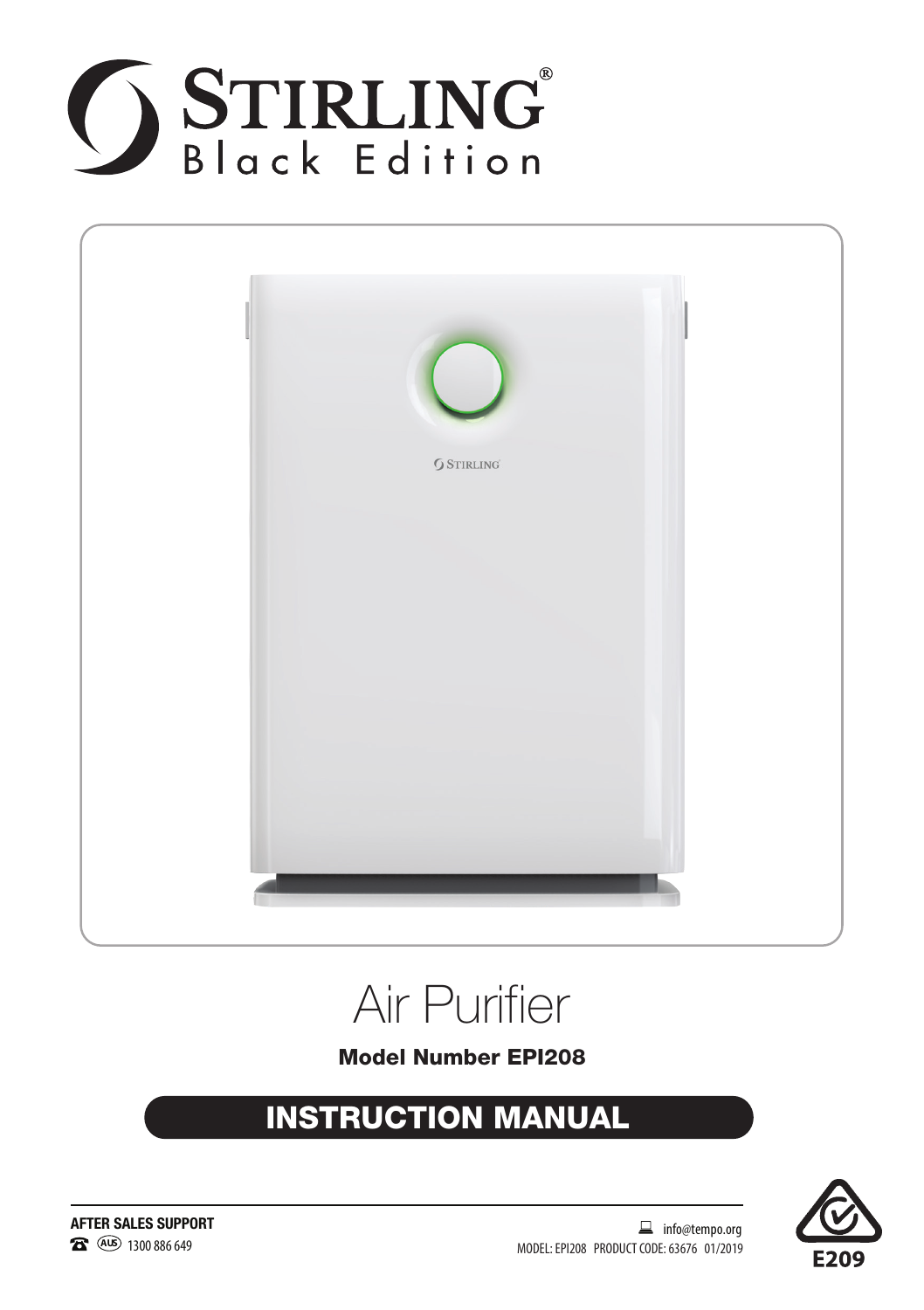

Congratulations on choosing to buy a STIRLING® product.

All products brought to you by STIRLING® are manufactured to the highest standards of performance and safety and, as part of our philosophy of customer service and satisfaction, are backed by our comprehensive 2 Year Warranty. We hope you will enjoy using your purchase for many years to come.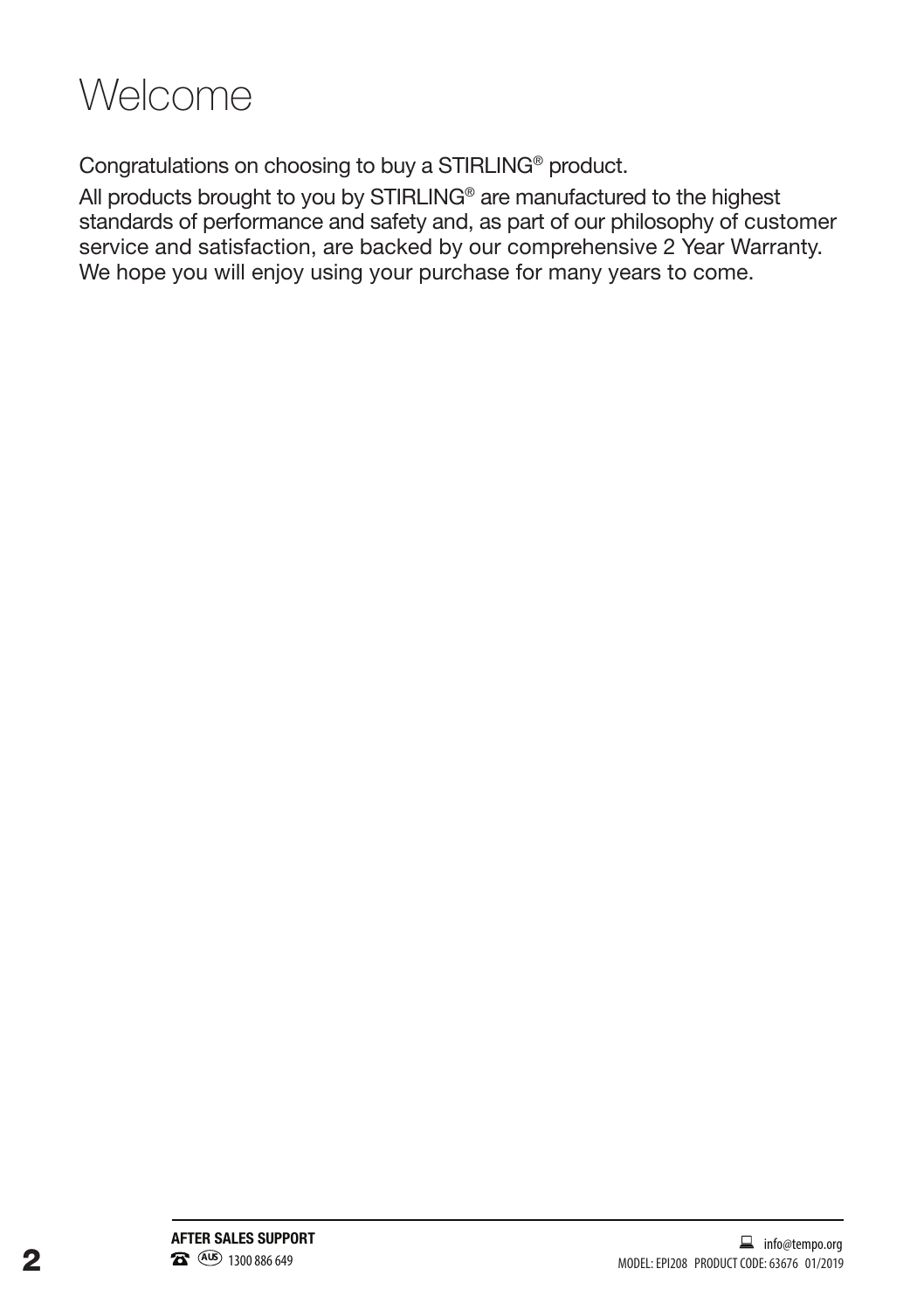### **Contents**

- Welcome
- Warranty Details
- General Safety Instructions
- Product Overview
- Getting Started
- Instructions
- FAQs & Troubleshooting Guide
- Other Useful Information
- Repair and Refurbished Goods or Parts Notice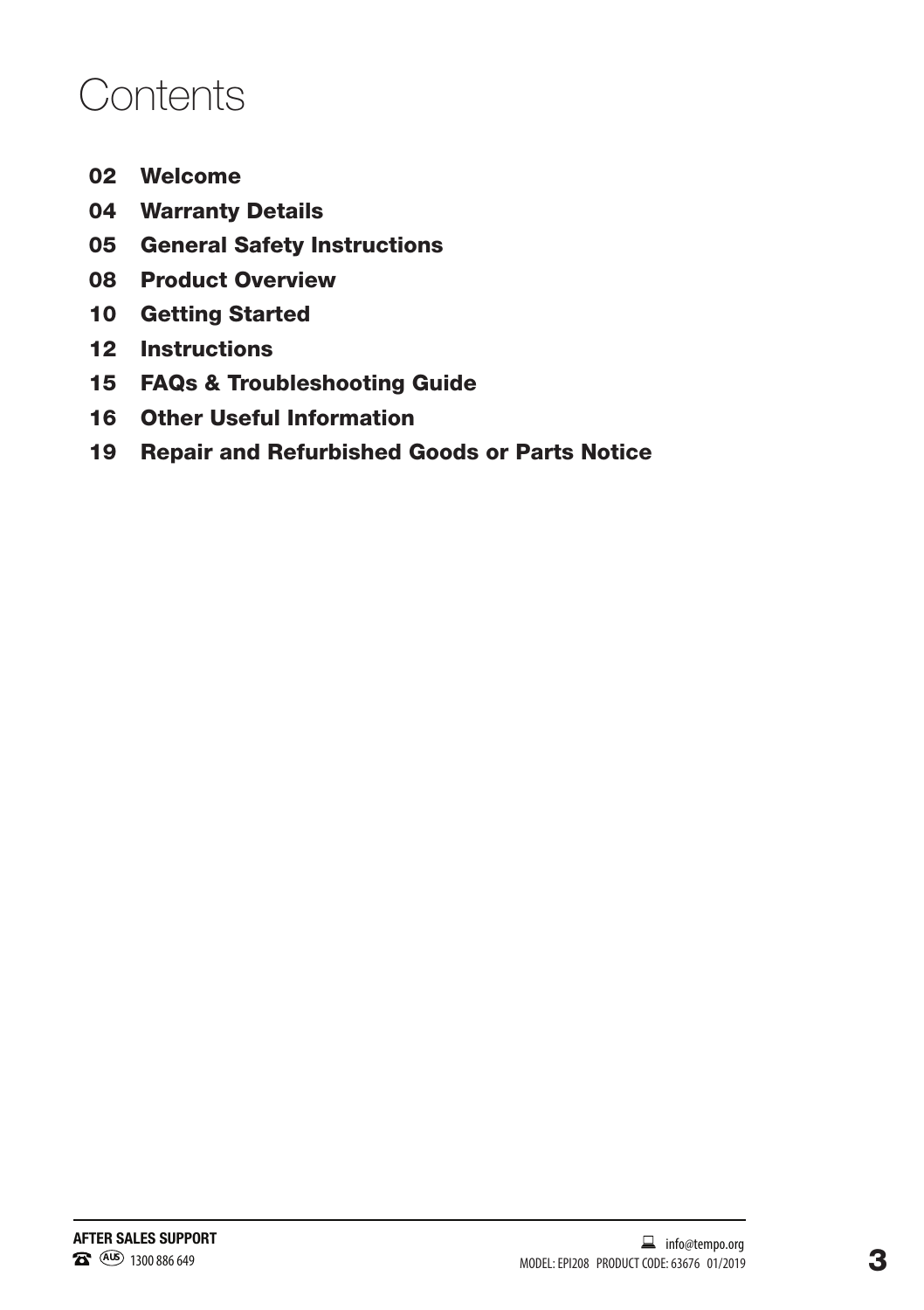



### **Air Purifier**

# **Warranty Details**

REGISTER YOUR PURCHASE AT www.aldi.com.au/en/about-aldi/product-registration/ TO KEEP UP-TO-DATE WITH IMPORTANT PRODUCT INFORMATION

The product is guaranteed to be free from defects in workmanship and parts for a period of 24 months from the date of purchase. Defects that occur within this warranty period, under normal use and care, will be repaired, replaced or refunded at our discretion. The benefits conferred by this warranty are in addition to all rights and remedies in respect of the product that the consumer has under the Competition and Consumer Act 2010 and similar state and territory laws.

Our goods come with guarantees that cannot be excluded under the Australian Consumer Law. You are entitled to a replacement or refund for a major failure and to compensation for any other reasonably foreseeable loss or damage. You are also entitled to have the goods repaired or replaced if the goods fail to be of acceptable quality and the failure does not amount to a major failure.

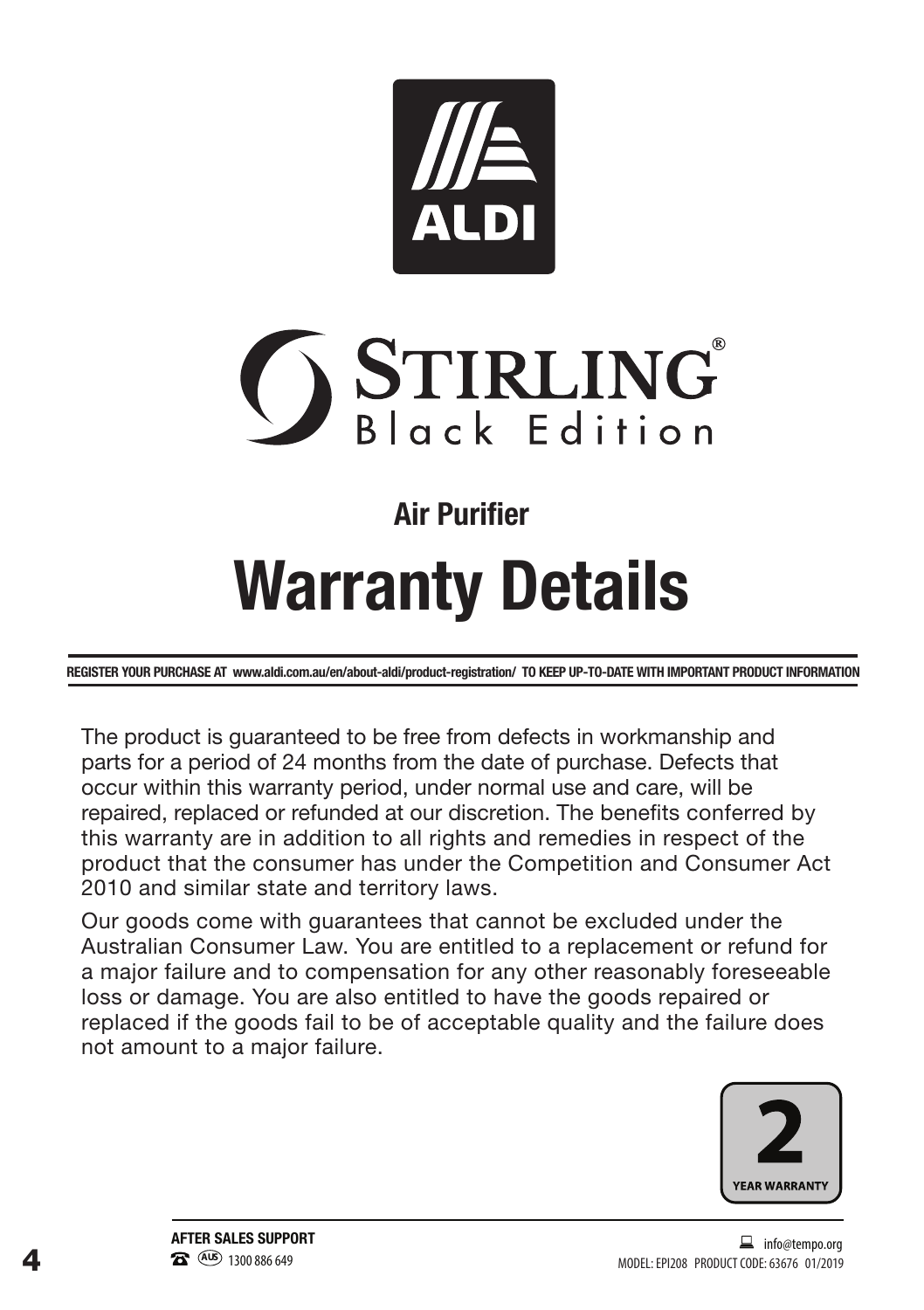### General Safety Instructions

#### **READ CAREFULLY AND KEEP FOR FUTURE REFERENCE**

Read this manual thoroughly before first use, even if you are familiar with this type of product. The safety precautions enclosed herein reduce the risk of fire, electric shock and injury when correctly adhered to. Make sure you understand all instructions and warnings. Keep the manual in a safe place for future reference, along with the completed warranty certificate, your purchase receipt and the original packaging. If you sell or transfer ownership of this product, pass on these instructions to the new owner.

#### Always follow basic safety precautions and accident prevention measures when using an electrical appliance, including the following:

#### Electrical safety and cord handling

- **Electrical connection:** The unit comes with a plug ready for connection to your mains power outlet. Ensure your electrical outlet is properly installed and earthed and complies with your local electrical safety requirements.
- Voltage: Before turning on the air purifier, ensure the electrical voltage and circuit frequency correspond to those indicated on the appliance.
- WARNING! To reduce the risk of electrocution, never immerse the appliance in water or other liquid; never spill liquids into it. Do not place or store it where it can fall or be pulled into a tub or sink. If it accidentally has fallen into water, do not reach into the water. Immediately unplug it, let it dry and have it checked by an authorised service technician.
- **Protect from moisture:** Do not operate the appliance with wet hands. Do not use it in a bathroom or laundry, or where it can be splashed with water.
- Power supply cord: Do not kink or damage the cord. Do not pull the cord or place it near a heat source; keep it away from heated surfaces. Always unwind the cord completely to avoid overheating. Run the cord in such a way so that no one will trip over it.
- Extension cord/adaptor: Do not use this appliance with an extension cord or power adaptor.
- **WARNING!** To reduce the risk of fire or electric shock, do not use this appliance with any solid-state speed control device.
- Damaged cord: If the supply cord is damaged, do not use the appliance. A damaged power supply cord must be replaced by the manufacturer or its service agent or a similarly qualified person in order to avoid a hazard.
- WARNING: Do not use if damaged! In case of damage, switch off the product, unplug it and contact our after sales support centre. Do not pick up or operate a damaged appliance, or after it malfunctions or has been dropped or damaged in any manner.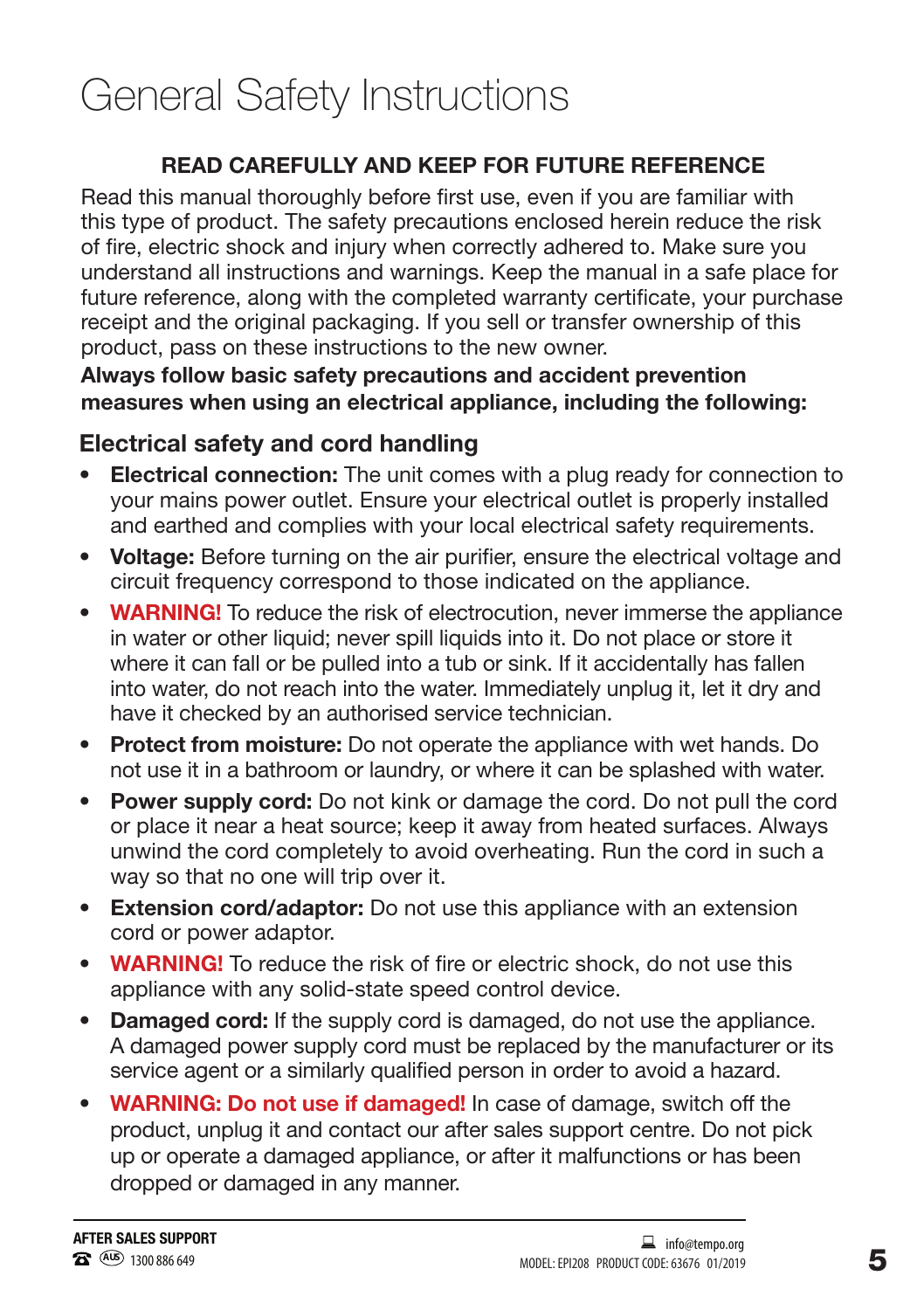### General Safety Instructions (Cont.)

- **RCD:** The installation of a residual current device (safety switch) is recommended to provide additional safety protection when using electrical appliances. It is advisable that a safety switch with a rated residual operating current not exceeding 30mA be installed in the electrical circuit supplying the appliance. See your electrician for professional advice.
- WARNING: Do not use if damaged! In case of damage, do not use the appliance. Switch it off, unplug it and contact our after sales support centre. Do not pick up or operate a damaged appliance, or after it malfunctions or has been dropped or damaged in any manner.
- Switching on/off: Do not use the mains plug to start and stop the unit; always use the POWER button to start and stop the unit.
- WARNING! Turn off the unit first and then unplug it when it is not in use and before maintenance or cleaning. Grip by the plug, do not pull by the cord when disconnecting.

#### Usage conditions and restrictions

- Intended use: This appliance is intended for purifying indoor air in domestic environments. It is not suitable for commercial, industrial or trade use. Do not use it for any other purpose, and only use it as described in this manual.
- Common sense: These instructions are not intended to cover every possible condition and situation. As with any electrical appliance, common sense and caution are therefore always recommended when installing, operating and maintaining the unit.
- No outdoor use: Do not use the unit outdoors. It is for indoor use only.
- Usage restriction: This appliance is not intended for use by persons (including children) with reduced physical, sensory or mental capabilities, or lack of experience and knowledge, unless they have been given supervision or instruction concerning use of the appliance in a safe way and understand the hazards involved.
- Children: Supervise children to ensure they do not play with the appliance. Close supervision is necessary when any appliance is used by or near children. Cleaning and user maintenance shall not be made by children without supervision.
- **• Unattended:** Do not leave the appliance unattended when in use.
- **Openings:** Do not obstruct the air intake or outlet openings. Do not insert any objects, or your fingers into openings.
- **Attachments:** The use of attachments not recommended or sold by the manufacturer may cause fire, electric shock or injury.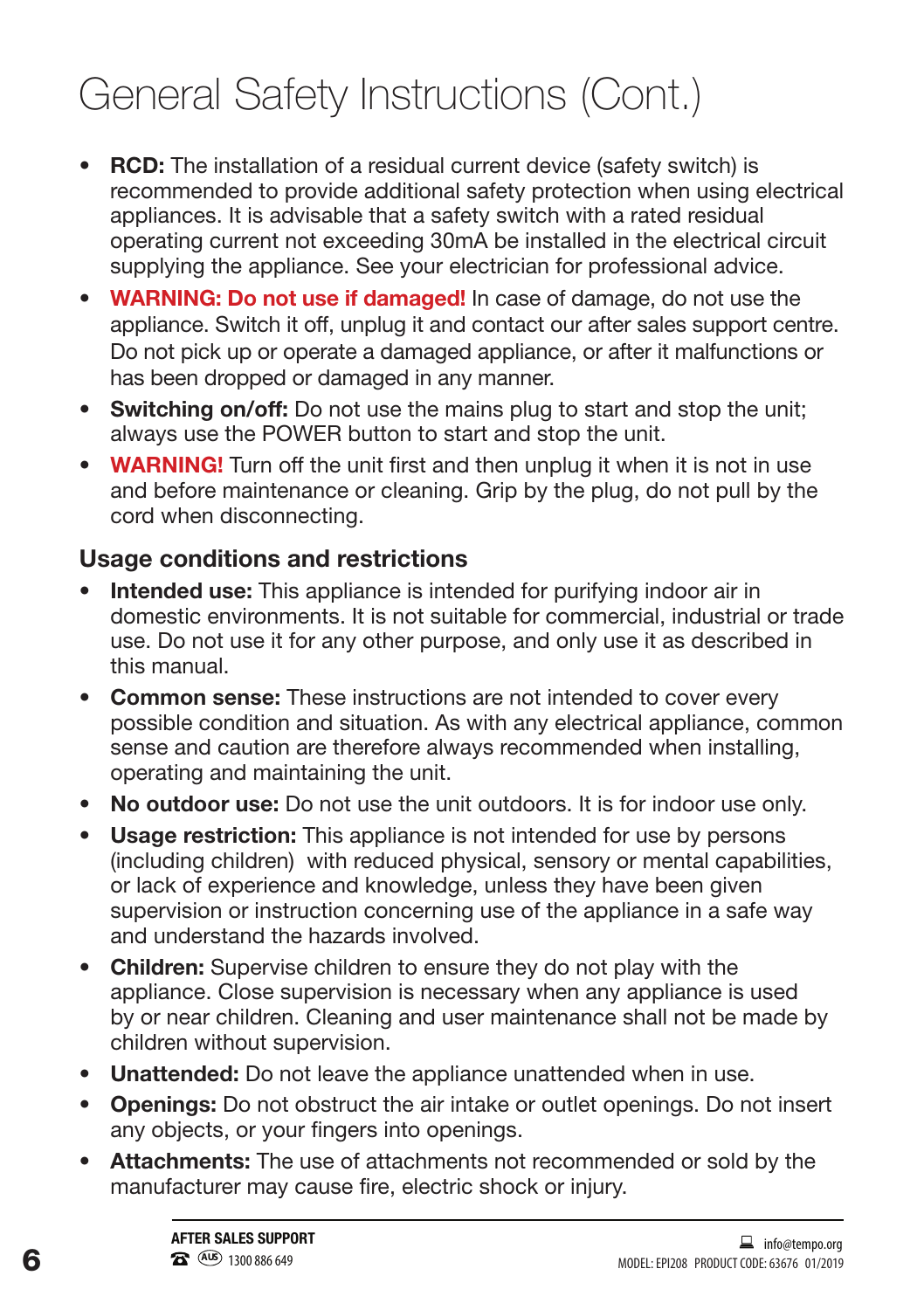### General Safety Instructions (Cont.)

- **Handle with care:** Do not shake the appliance vigorously or drop it from an elevation. Doing so will damage the product or shorten its lifespan. Do not sit or stand on the appliance, which may lead to potential injury.
- **Location:** Always place the air purifier on a dry, stable, level and horizontal surface. Do not use the appliance near appliances that get hot during use, such as heaters, ovens or fireplaces.
- **Clearances:** Make sure there is at least a 15cm clearance from any walls and 1m from any heat sources such as stoves, radiators, or heaters.
- Moving the appliance: When moving the air purifier, always turn it off first and disconnect the power supply, and move it slowly. Keep the unit upward during transport and storage.
- **Liability:** We assume no responsibility for any eventual damages caused by improper installation, faulty use or failure to follow the instructions in this manual.

#### Cleaning and maintenance

- Disconnect: Make sure the appliance is disconnected from the power supply when it will not be used for a long time and before carrying out any cleaning or maintenance.
- **Service:** The air purifier has no user-serviceable parts contained inside. Do not attempt to disassemble, modify or conduct repairs on this unit. It has been built in accordance with relevant safety and performance standards. An electrical specialist must carry out all repairs. If the appliance requires service, please contact our after sales support centre.
- **Cleaning:** Clean the outside of the unit once a month using a dry or slightly damp cloth (not wet!), or use a soft brush attachment of a vacuum cleaner. Never use water, wax, polish, or any other chemical solution to clean the outside of the unit. Never use water or any household cleaners or detergents to clean the HEPA or carbon filters (only the prefilter made of sponge material is washable). Under normal usage conditions, replace the HEPA filter every 3 months and the carbon filter every 6 months.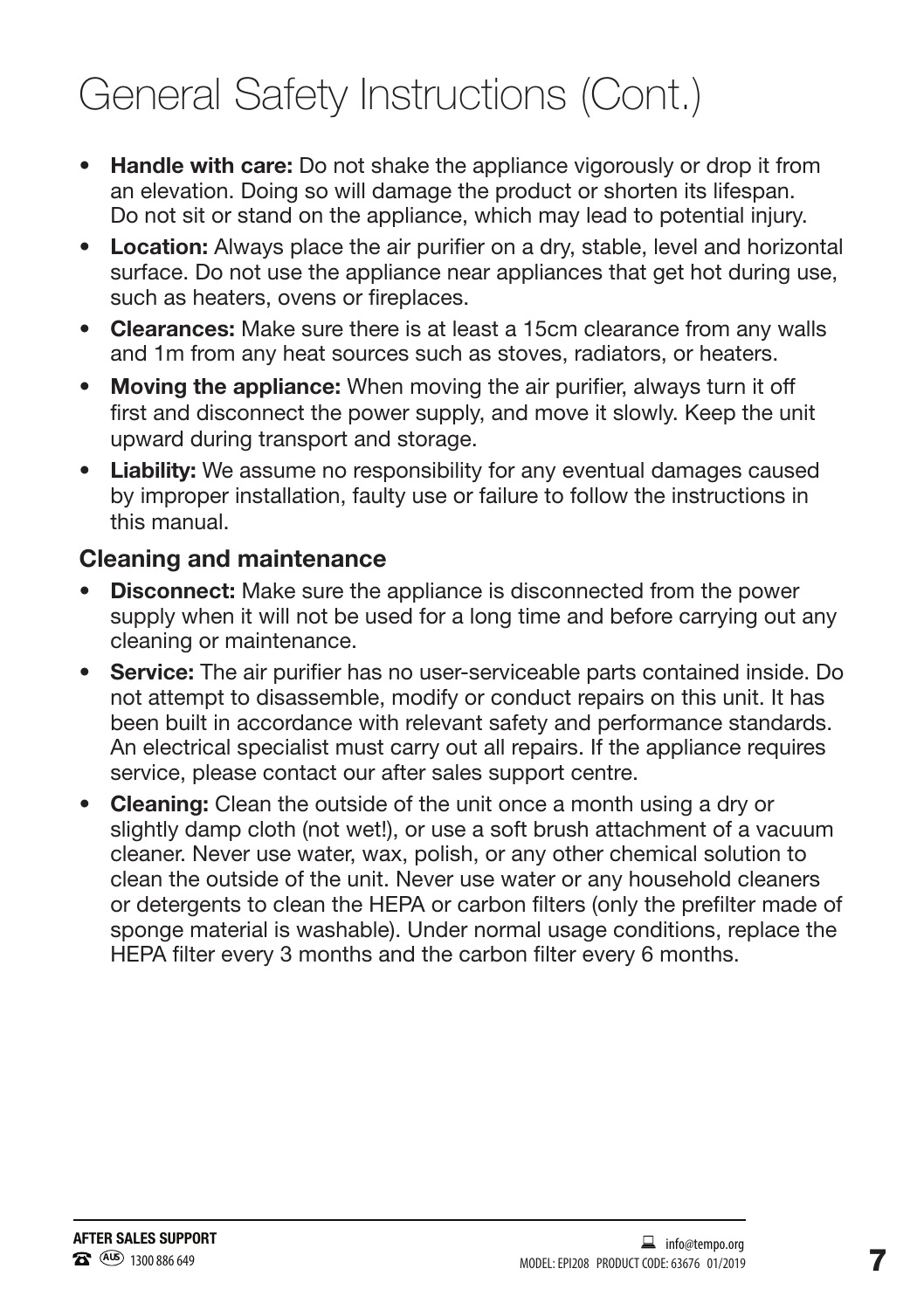### Product Overview

### **Scope of delivery 1 A Air purifier** 1 Control panel 2 Air quality indicator light 3 Front panel<br>4 Power cord  $\begin{picture}(120,110) \put(10,10){\line(1,0){10}} \put(10,10){\line(1,0){10}} \put(10,10){\line(1,0){10}} \put(10,10){\line(1,0){10}} \put(10,10){\line(1,0){10}} \put(10,10){\line(1,0){10}} \put(10,10){\line(1,0){10}} \put(10,10){\line(1,0){10}} \put(10,10){\line(1,0){10}} \put(10,10){\line(1,0){10}} \put(10,10){\line(1,0){1$ Power cord and plug Powerhouse Special Account (at the back) 5 Base 6 Air outlet<br>7 Becesser Recessed handle (at the back) **B** Documentation (not shown) **7** Instruction manual Quick start guide Warranty certificate **<sup>6</sup> <sup>2</sup> S** STIRLING **3 4 5**

**NOTE:** Due to continued product improvement, images and illustrations in this manual may vary slightly from the product purchased. All images in this manual are for reference purposes only. Parts are not necessarily pictured to scale.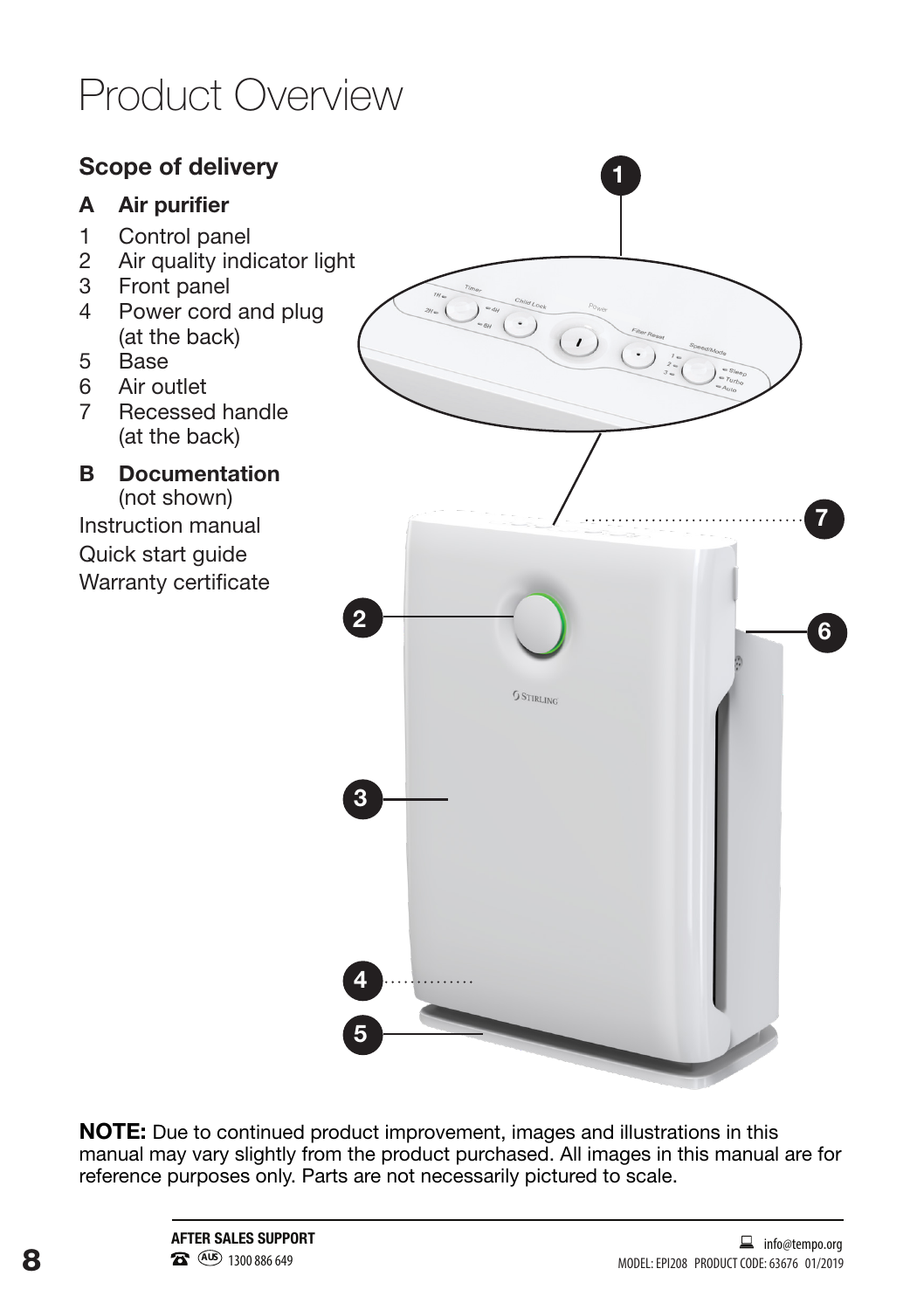# Product Overview (Cont.)

### Control panel





- A TIMER button (and separate indicators: 1H, 2H, 4H, 8H)
- B CHILD LOCK button (and indicator)
- C POWER button (and indicator)
- D FILTER RESET button (and indicator)
- E SPEED/MODE button (and separate indicators: 1, 2, 3, Sleep, Turbo, Auto)

**NOTE:** When pressing a button, the appliance will acknowledge with a beep sound when a command has been received.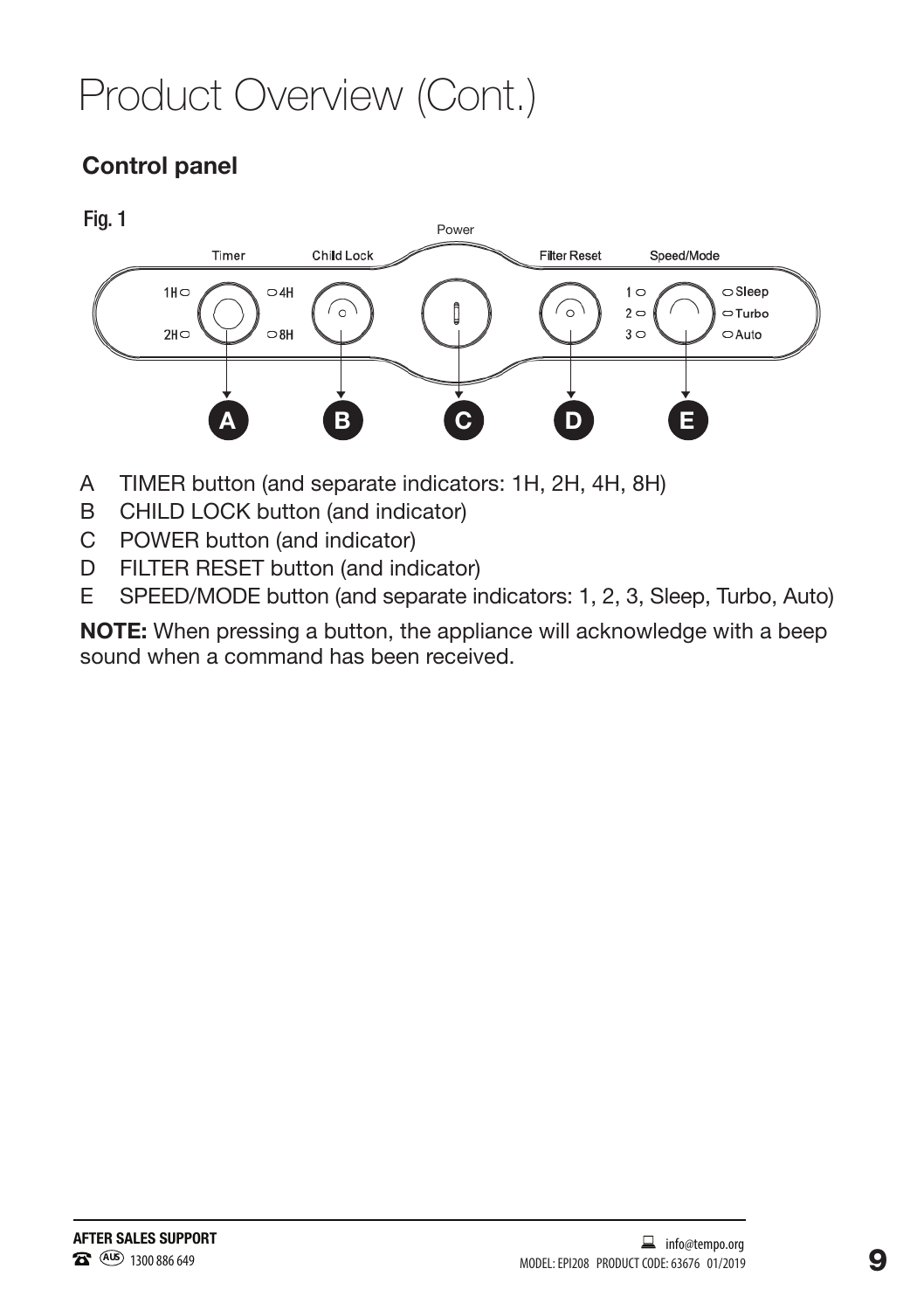## Getting Started

### Introduction

The STIRLING® Air Purifier is designed to help you keep your home clean and free of air pollutants and allergens. Its effective 3-part filtration system filters out 99.5% of very small particles from common indoor air pollutants.

Bigger breathable particles, such as pet hair and dander, are trapped in a washable prefilter. An E12 HEPA filter removes at least 99.5% of very small airborne particles (0.3 microns) such as dust, pollen and smoke. And an activated carbon filter attracts and adsorbs harmful or undesirable fumes and odours from cleaning, cooking or new furniture.

### **Features**

The STIRLING® Air Purifier is equipped with the following features:

- Control panel with touch controls for easy operation
- Air quality indicator light (green  $=$  good, blue  $=$  average, red  $=$  poor)
- 8 hour timer
- Child lock
- Sleep mode
- Filter replacement reminder
- Auto switch-off when disassembled

### **Before first use**

- **• Unpacking:** This product has been packaged to protect it against transportation damage. Unpack the appliance and keep the original packaging materials in a safe place. It will help prevent any damage if the product needs to be transported in the future, and you can use it to store the appliance when it is not in use. In the event that the packaging is to be disposed of, please recycle it where possible.
- **• Safe packaging disposal:** Plastic wrapping can be a suffocation hazard for babies and young children, so ensure all packaging materials are kept out of their reach and disposed of safely.
- **Inspection:** Unwind the cord fully and inspect it for damage. Do not use the appliance if any part is damaged. In case of damage, contact our after sales support centre for advice.
- **• Documentation:** Make sure you have read and understood all instructions and warnings in this manual. Refer the Product Overview section to identify all parts of the appliance and familiarise yourself with its operating principles. Pay particular attention to the safety instructions on the previous pages.
- **• IMPORTANT!** Before first use you will have to unpack the filters and install them into the appliance. Instructions follow on the next page.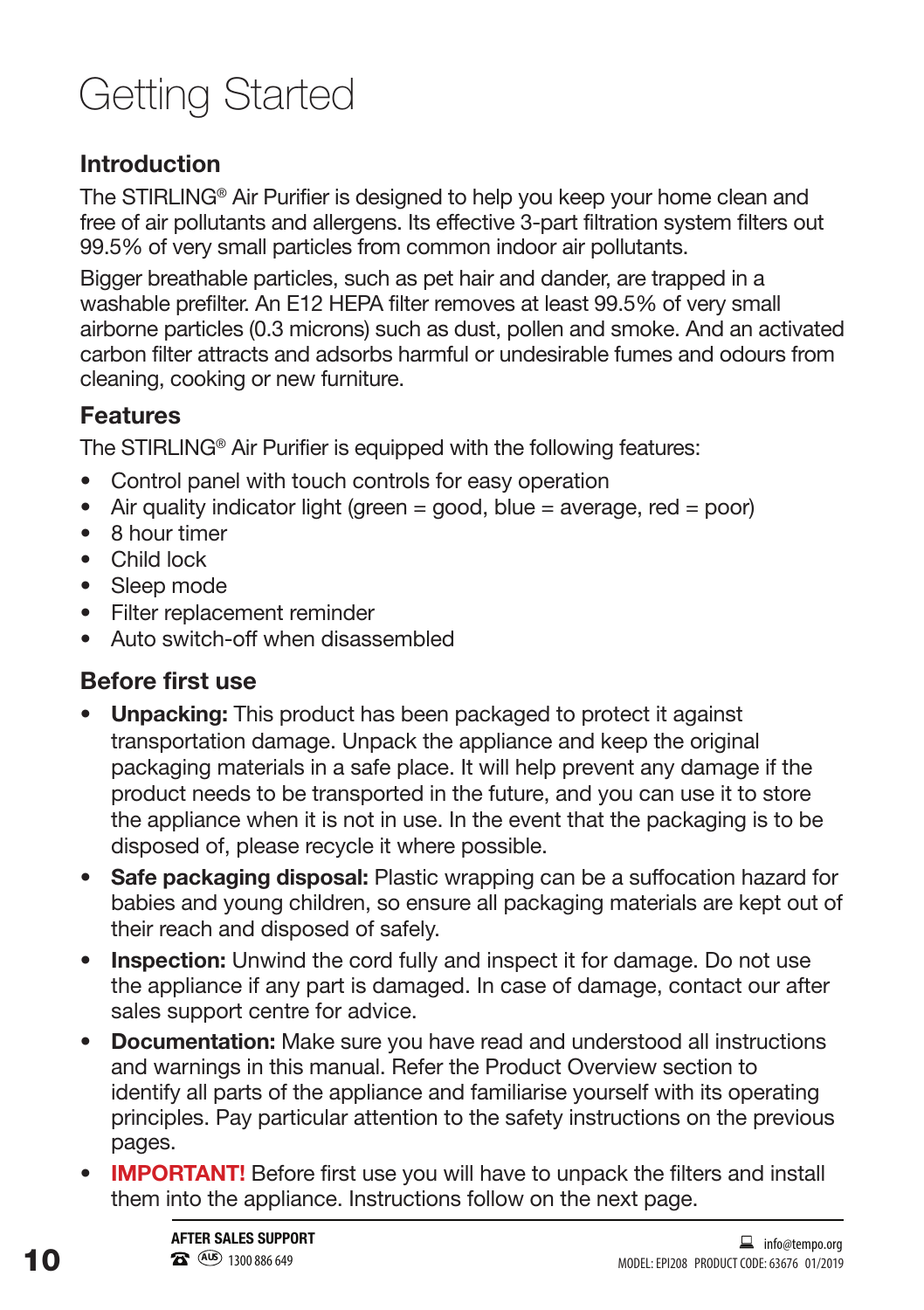### Getting Started (Cont.)

#### Assembly

Before using the appliance, you will have to remove all packaging materials from the filters, which are fitted inside the appliance in their original wrapping. They fit into the appliance in the order shown in Fig. 2.



- 1. Holding the front panel by the upper part, remove it from the appliance (Fig. 3).
- 2. Remove the packaged prefilter and E12 HEPA filter from the appliance they are stuck together with hook-and-loop fasteners. Then remove the carbon filter, which is located behind them.
- 3. Remove all packaging materials from the filters.
- 4. Place the unpacked filters back into the appliance in the order shown in Fig. 1, making sure the sides with the tags are pointing towards you (Fig. 4).
- 5. To reattach the front panel (Fig. 5), mount the panel onto the bottom of the appliance first (1). Then gently push the panel against the body of the appliance (2).

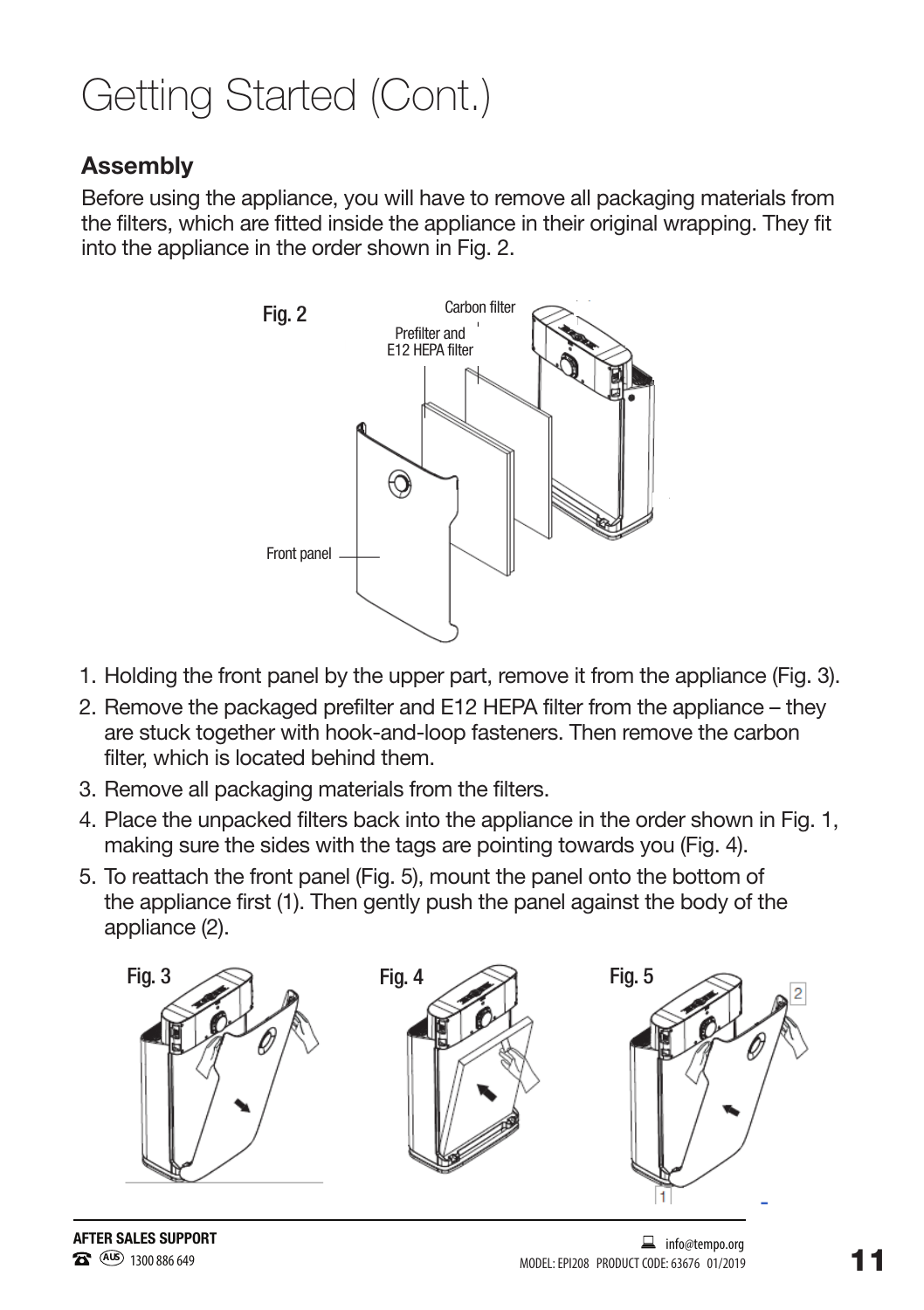### Instructions

### Using the air purifier

#### Connecting the appliance

- Plug the appliance into a properly earthed 220–240V~ 50Hz mains socket and switch on power to the outlet. All indicators will turn on with a beep sound for 2 seconds and then turn off.
- Press the POWER button to run the unit in Auto (default) mode. The appliance will start up and on the control panel, the power, Auto mode and fan speed indicator lights will turn on. At the front panel, the air quality indicator light will also illuminate.
- Press the POWER button in any normal mode of operation and the appliance will be shut down to standby mode. **NOTE:** If you open the front cover when the unit is operating, the machine will shut down automatically and the power light flashes.

### Air quality status

When the appliance is switched on, the air quality sensors inside the appliance assess the air quality and, after a short while, display the colour that corresponds to the current ambient air quality on the front panel.



### Auto mode

When the appliance is operating in Auto mode (and the auto mode indicator is illuminated), the air purifier automatically controls the fan speed based on the air quality. You can change the fan speed or operating mode by pressing the SPEED/MODE button, repeatedly.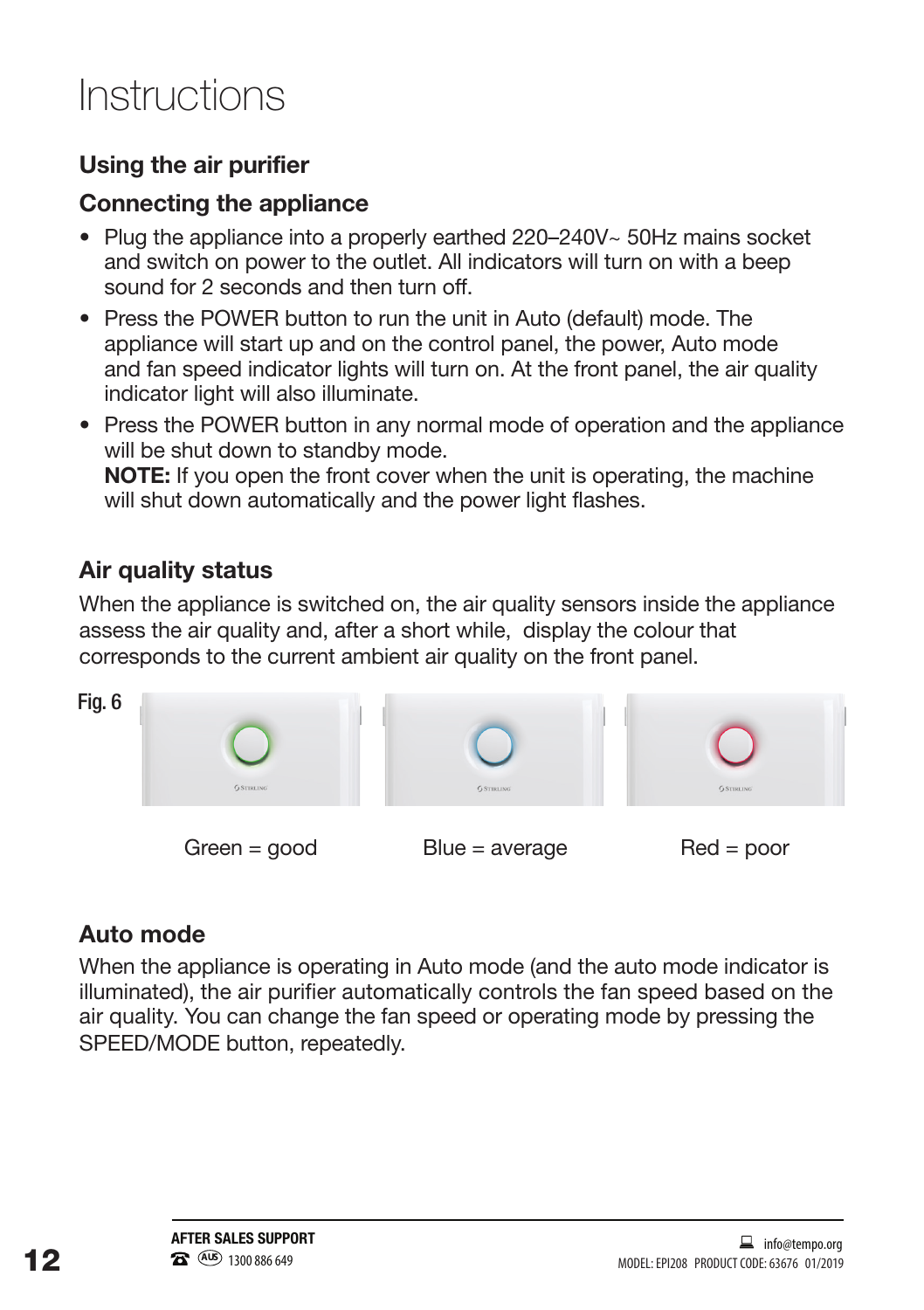### Instructions (Cont.)

### Changing the fan speed/mode

- The **1st press** of the SPEED/MODE button turns off Auto mode and turns on manual mode. The fan speed is set to low speed (1) and the respective indicator turns on. Other features remain unchanged.
- The **2nd press** of the button changes the fan speed to medium (2) and the respective indicator turns on. Other features remain unchanged.
- The **3rd press** of the button changes the fan speed to high (3) and the respective indicator turns on. Other features remain unchanged.
- The **4th press** of the button switches the unit to Sleep mode: the respective indicator turns on and the fan speed changes to low. Other indicator lights turn off or are dimmed and the buzzer is turned off. Press any button to exit Sleep mode and return to Auto mode.
- The **5th press** of the button switches the unit to Turbo mode: the respective indicator turns on and the fan speed changes to high.
- The **6th press** of the button switches the unit back to Auto mode and the respective indicator turns on. Other features remain unchanged.
- Press the SPEED/MODE button again, repeatedly, and you will toggle through the fan speeds and modes, as follows: Auto  $-$  > 1  $-$  > 2  $-$  > 3  $\Rightarrow$  Sleep  $\Rightarrow$  Turbo  $\Rightarrow$  Auto ...

### Timer setting

Make sure the appliance is switched on before setting the timer.

- The **1st press** of the Timer button activates the 1 hour timer and the respective indicator (1H) turns on. The machine will start timing and shut down automatically after 1 hour.
- The **2nd press** of the Timer button activates the 2 hour timer and the respective indicator (2H) turns on. The machine will start timing and shut down automatically after 2 hours.
- The **3rd press** of the Timer button activates the 4 hour timer and the respective indicator (4H) turns on. The machine will start timing and shut down automatically after 4 hours.
- The **4th press** of the Timer button activates the 8 hour timer and the respective indicator (8H) turns on. The machine will start timing and shut down automatically after 8 hours.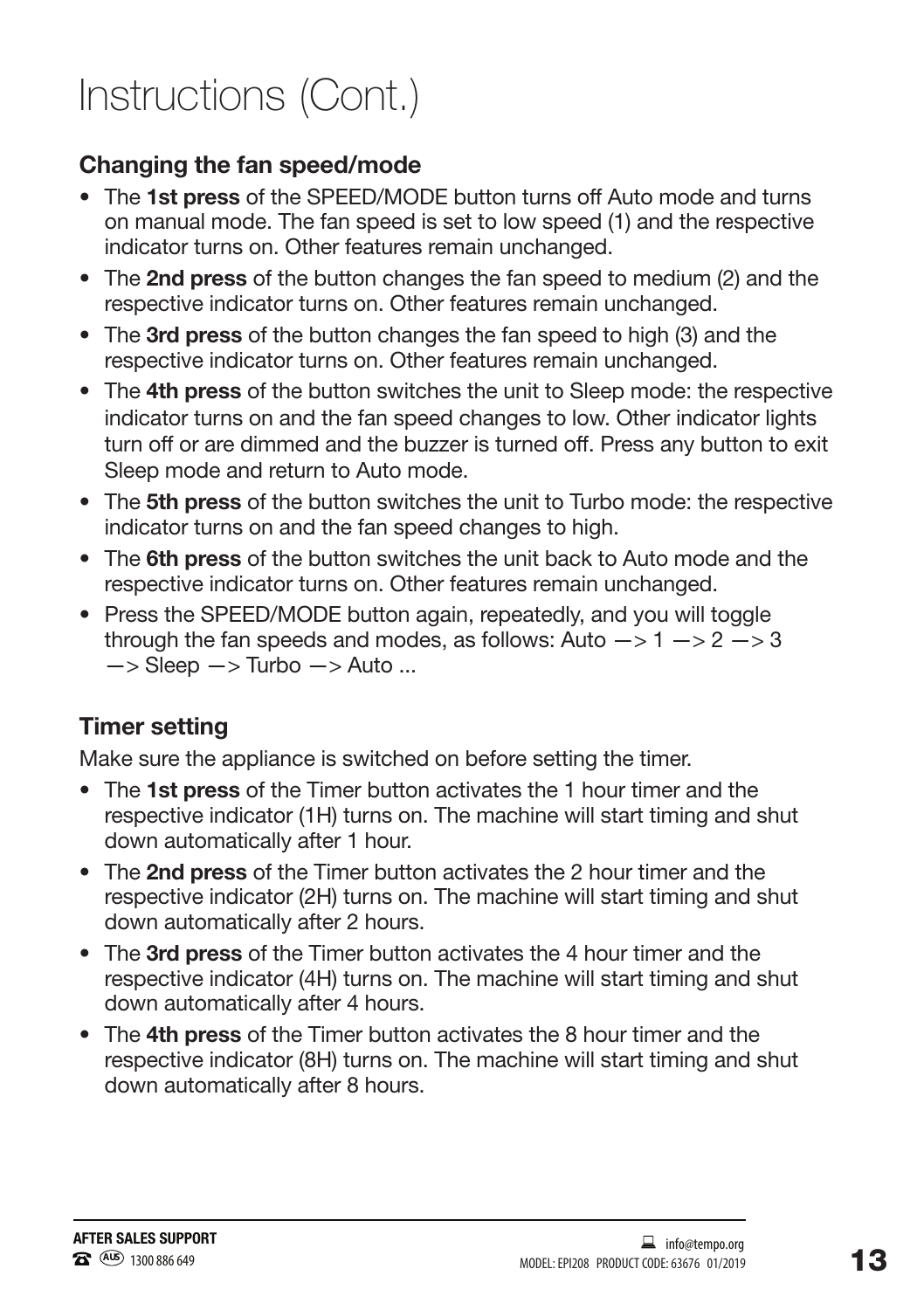# Instructions (Cont.)

### Child lock

The air purifier is equipped with a child lock, which locks all buttons to prevent children from changing settings while the appliance is operating.

- To activate the child lock mode, make sure the appliance is in operation.
- Press and hold the CHILD LOCK button for 3 seconds and the respective indicator will turn on with a beep. All other buttons will now be locked.
- Press and hold the CHILD LOCK button again for 3 seconds to cancel the child lock mode and restore access to other buttons.

### Filter reset button

The air purifier has a filter indicator built in that automatically counts the usage time and reminds you when the filters need to be replaced.

When you start the machine, the filter indicator begins counting the hours of usage. It will stop counting when the appliance is shut down or in standby mode and resume counting when you switch it on again.

When the filter indicator has counted a total of 2000 hours, the FILTER RESET indicator will start flashing to alert you to replace the filters.

- To replace the filters, follow the instructions on page 16.
- To clear the accumulated time after you have replaced the filters, press and hold the FILTER RESET button for 3 seconds. The machine will emit a beep sound and clear the accumulated time, and the indicator will turn off.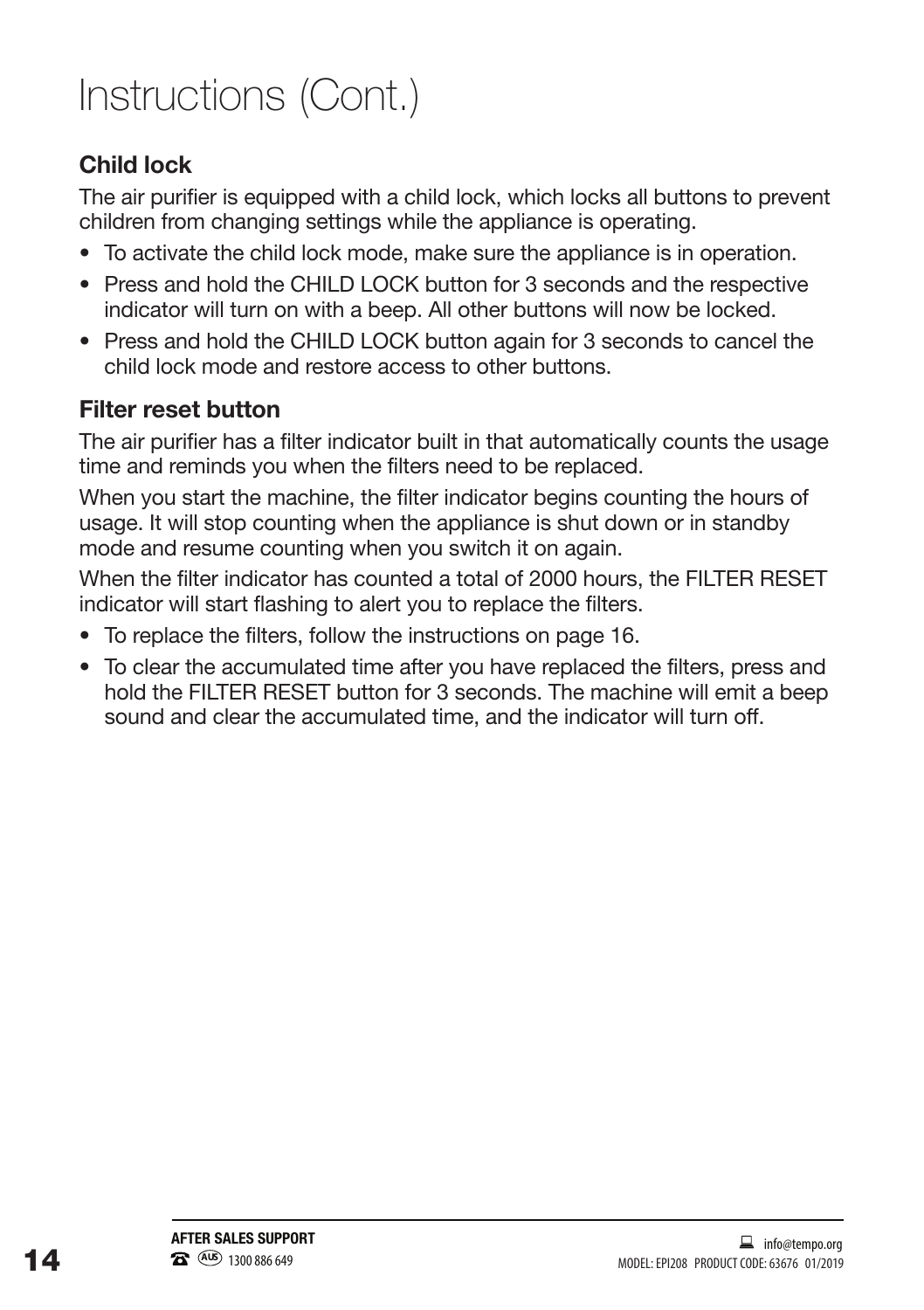## FAQs & Troubleshooting Guide

If you experience problems with your air purifier, or it appears not to be operating correctly, check the information below for solutions to common problems. If none of the solutions offered help you solve your problem, please contact our after sales support centre for advice.

Do not attempt to repair the appliance yourself!

| <b>Problem</b>                                                                                        | <b>Possible cause</b>                                  | <b>Solution</b>                                                                                                    |
|-------------------------------------------------------------------------------------------------------|--------------------------------------------------------|--------------------------------------------------------------------------------------------------------------------|
| The machine<br>does not switch<br>on.                                                                 | Power is not properly<br>supplied.                     | Make sure the appliance<br>is properly connected to<br>your power supply and your<br>electrical outlet is working. |
|                                                                                                       | The electrical outlet is<br>faulty.                    | Check whether the<br>appliance is working if<br>connected to a different<br>power outlet.                          |
|                                                                                                       | The appliance is not<br>switched on.                   | Ensure you have pressed<br>the POWER button to<br>switch on the appliance.                                         |
|                                                                                                       | The front cover is loose.                              | Ensure the front cover is<br>properly fixed to the front of<br>the unit.                                           |
| The appliance<br>makes a loud<br>noise.                                                               | The air purifier is located<br>on an inclined surface. | Place the unit on a level<br>surface.                                                                              |
|                                                                                                       | The filter is clogged.                                 | Check all three filters and<br>clean or replace them as<br>necessary.                                              |
|                                                                                                       | The air inlet is blocked.                              | Check and ensure that the<br>air inlet and outlets are free<br>of obstructions.                                    |
| There is an<br>unpleasant odour<br>The filters needs to be<br>coming from the<br>changed.<br>machine. |                                                        | Replace the filters<br>according to the<br>instructions.                                                           |
| There is a burnt<br>The unit is faulty.<br>smell.                                                     |                                                        | Switch off and unplug the<br>unit, then contact our after<br>sales support centre.                                 |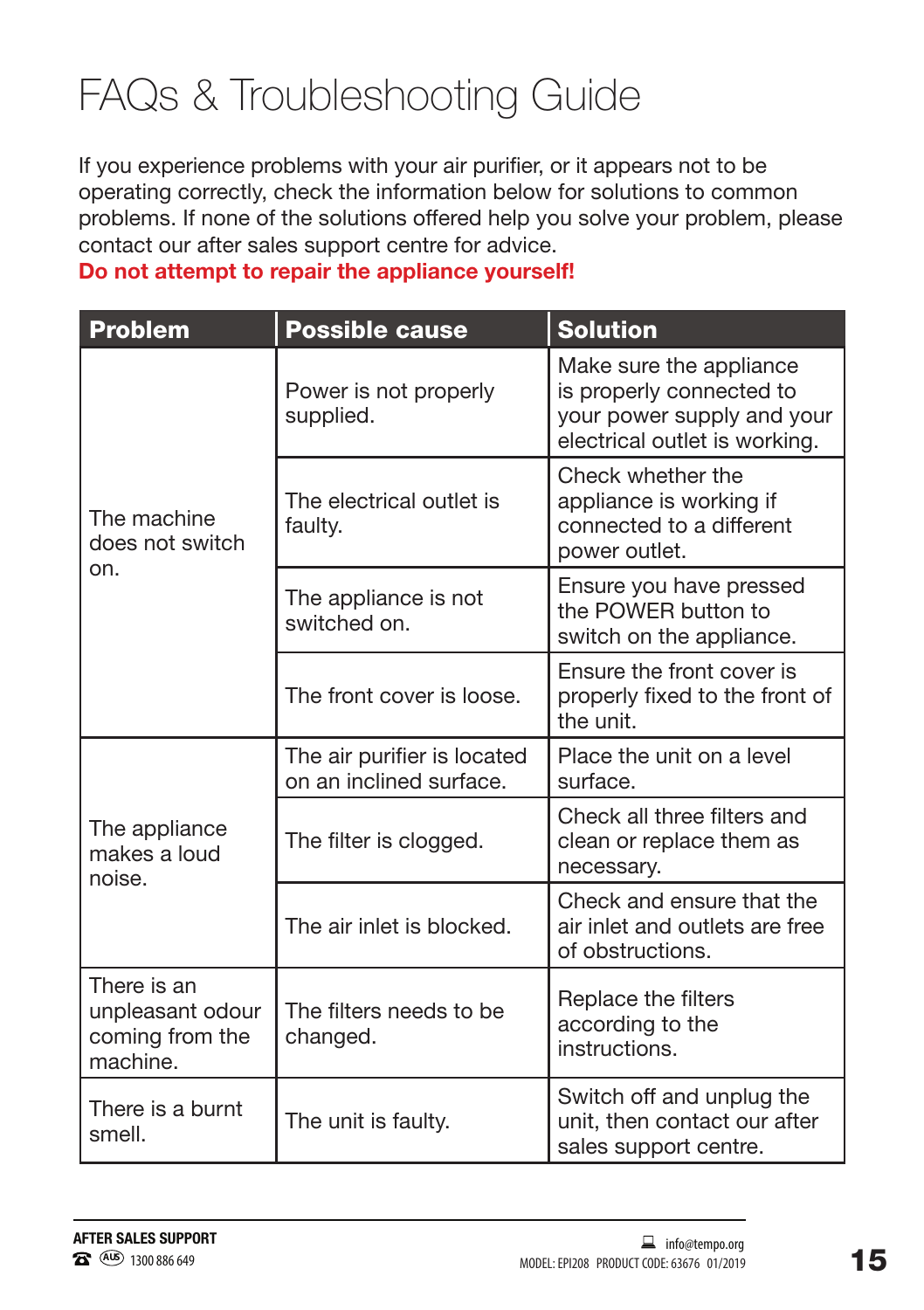#### Electric shock hazard!

Before cleaning and servicing, ensure the unit is switched off and disconnected from the power outlet to prevent possible injury.

### Cleaning the exterior parts of the appliance

Clean the outside of the unit once a month using a clean and soft, dry or slightly damp cloth (not wet!). Use a dry cloth or a vacuum cleaner soft brush attachment for cleaning the air outlet.

**CAUTION!** Never use water, wax, polish, or any other chemical cleaning agent to clean the outside of the unit.

#### Filter maintenance

This air purifiers has three filters, which should be cleaned and/or replaced regularly, as appropriate, in order to ensure efficient operation and maintain the unit in good working order. Under normal usage conditions, replace the HEPA filter every 3 months and the carbon filter every 6 months. All filters are available from our after sales support centre (see page 17 for details).

Only the prefilter made of sponge material is washable. Wash it in warm soapy water, rinse thoroughly and let it air-dry completely before reinstallation. Replace the filter when required.

**CAUTION!** Never use water or any household cleaners to clean the HEPA or carbon filters.

### Removing/replacing the filters

- 1. Holding the front panel by the upper part, remove it from the appliance (Fig. 7).
- 2. Holding the filters by their tags, take them out of the appliance (Fig. 8) and clean/replace the filters as appropriate.
- 3. After you have replaced the filters into the appliance, reattach the front panel (Fig. 9). Mount the panel onto the bottom of the appliance first (1), then gently push the panel against the body of the appliance (2).







**AFTER SALES SUPPORT 1300 886 649**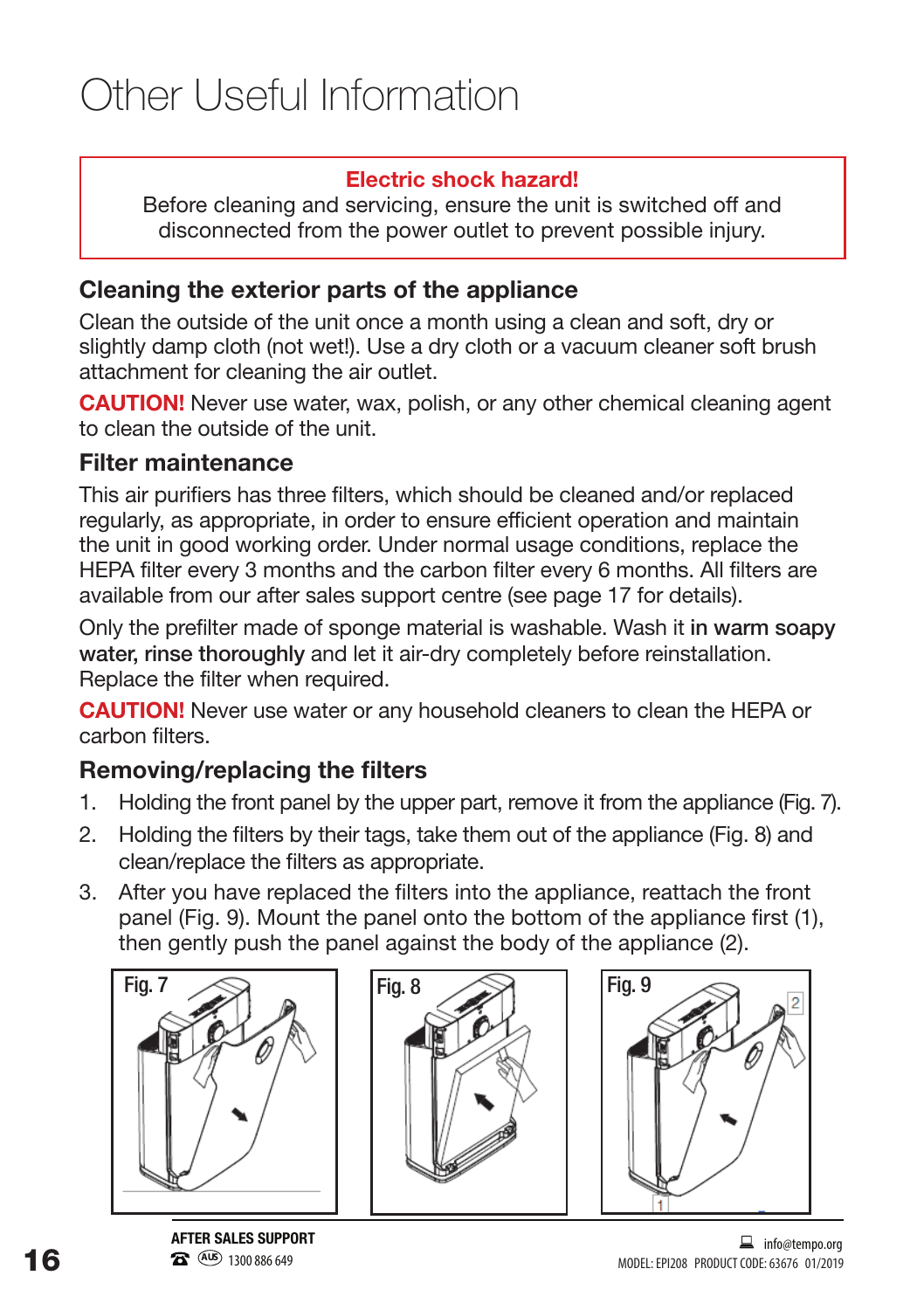# Other Useful Information (Cont.)

### **Storage**

If the appliance is not going to be used for an extended period of time, please store the unplugged appliance safely in the original packaging in a dry location, out of reach of children. Do not place any heavy items on top of appliance during storage as this may result in damage of appliance.

#### **Service, repair and spare parts**

If you look after your air purifier it should give you years of good service. Should you experience problems with the appliance that you cannot solve yourself using the advice given in this manual, please contact our after sales support centre for advice. **Do not attempt to open the appliance!**

Our after sales support centre stocks spare E12 HEPA filters, pre-filters and carbon filters for the air purifier. To purchase a filter, call the centre on 1300 886 649 or email us at info@tempo.org.

#### Technical specifications

| Power input           | $220 - 240V ~ 50Hz$   |  |
|-----------------------|-----------------------|--|
| Rated power           | 65W                   |  |
| <b>CADR</b>           | $200m^3/h$            |  |
| Room size suitability | 25m <sup>2</sup>      |  |
| Dimensions (approx.)  | L338 x D195 x H486 mm |  |
| Weight (approx.)      | 4.6kg                 |  |



#### **CLASS II - DOUBLE INSULATED APPLIANCE**

This symbol indicates that the appliance has been designed in such a way that it does not require a safety connection to electrical earth (ground).



The RCM Mark (Regulatory Compliance Mark) indicates that the product complies with the relevant guidelines of the ACMA as well as corresponding government requirements for the safety of electrical devices.

#### **Compliance**

This appliance has been fully tested and meets all requirements as set out by standards AS/NZS 60335.1 and AS/NZS 60335.2.65.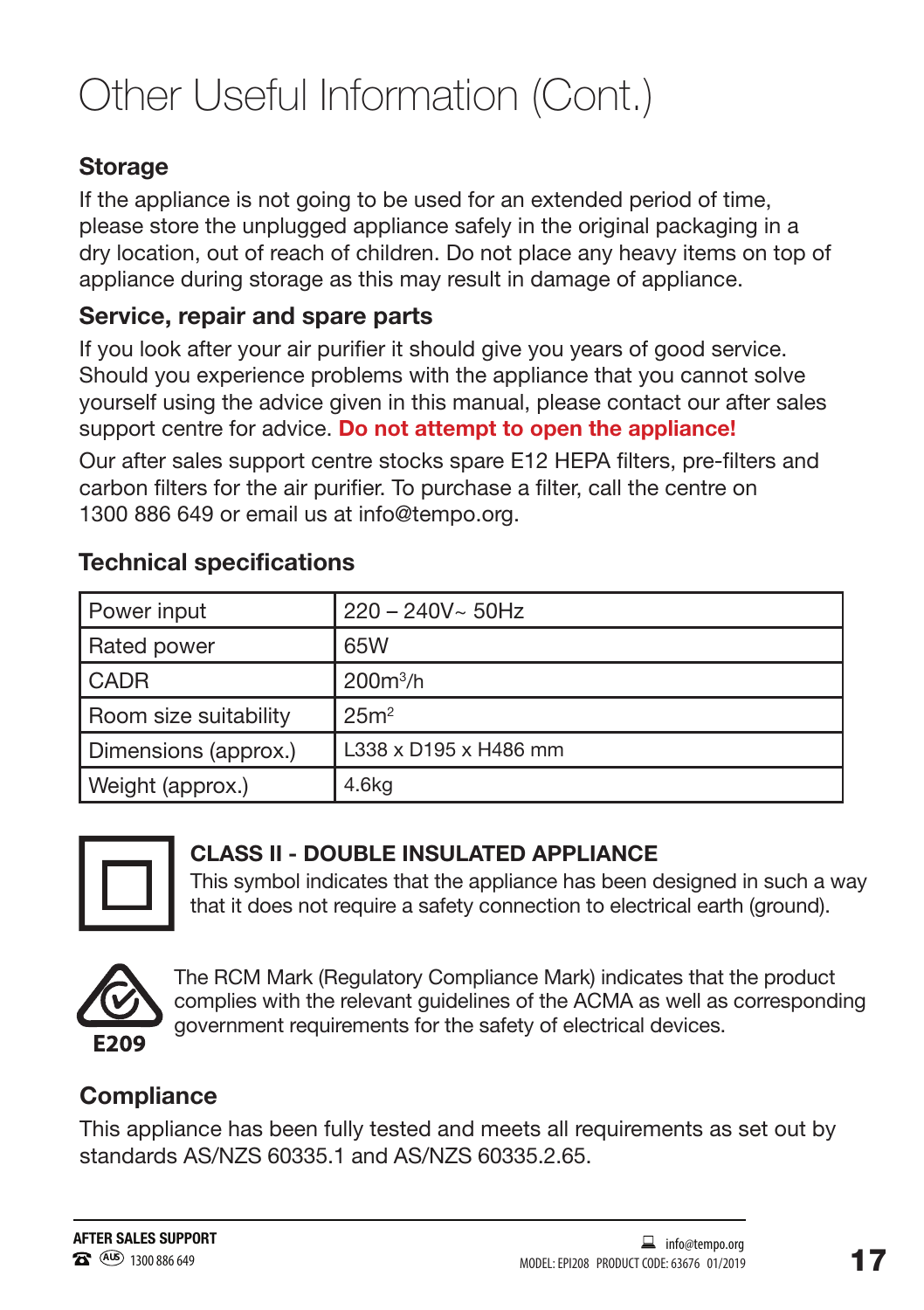# Other Useful Information (Cont.)

### **Responsible disposal**

At the end of its working life, do not throw this appliance out with your household rubbish. Electrical and electronic products contain substances that can have a detrimental effect on the environment and human health if disposed of inappropriately. Observe any local regulations regarding the disposal of electrical consumer goods and dispose of it appropriately for recycling. Contact your local authorities for advice on recycling facilities in your area.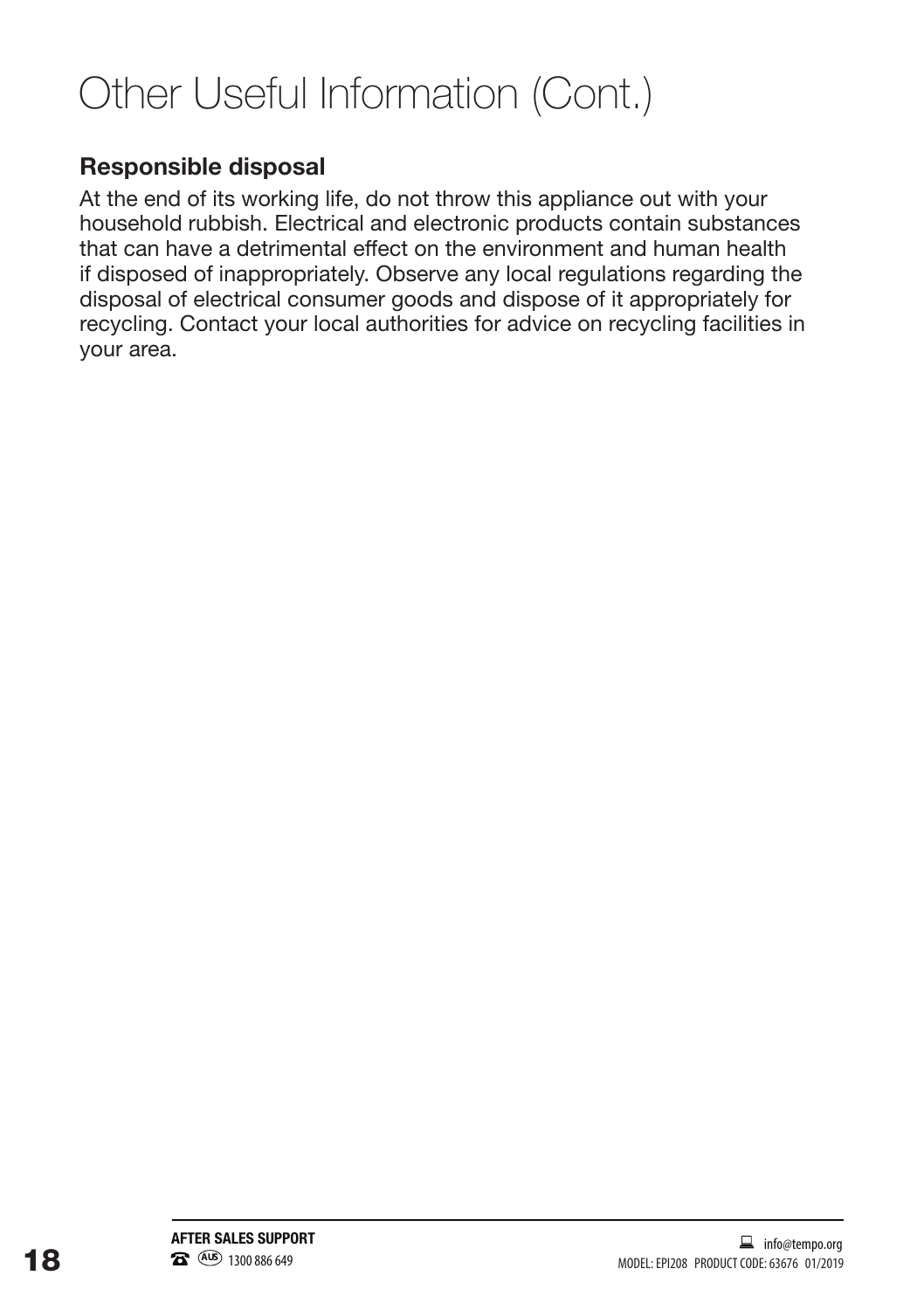



# **Repair and Refurbished Goods or Parts Notice Air Purifier**

Unfortunately, from time to time, faulty products are manufactured which need to be returned to the supplier for repair.

Please be aware that if your product is capable of retaining user-generated data (such as files stored on a computer hard drive, telephone numbers stored on a mobile telephone, songs stored on a portable media player, games saved on a games console or files stored on a USB memory stick) during the process of repair, some or all of your stored data may be lost. We recommend you save this data elsewhere prior to sending the product for repair.

You should also be aware that rather than repairing goods, we may replace them with refurbished goods of the same type or use refurbished parts in the repair process.

Please be assured though, refurbished parts or replacements are only used where they meet ALDI's stringent quality specifications.

If at any time you feel your repair is being handled unsatisfactorily, you may escalate your complaint. Please telephone us on 1300 886 649 or write to us at:

Tempo (Aust) Pty Ltd ABN 70 106 100 252 PO BOX 6056 Frenchs Forest, Sydney, Australia NSW 2086 Telephone: 1300 886 649 (Aust) - Fax: (02) 9975 2688 Tempo Help Desk: 1300 886 649 (Aust) (Operating Hours: Mon-Sat 09:00am to 06:00pm AEST) Email: info@tempo.org